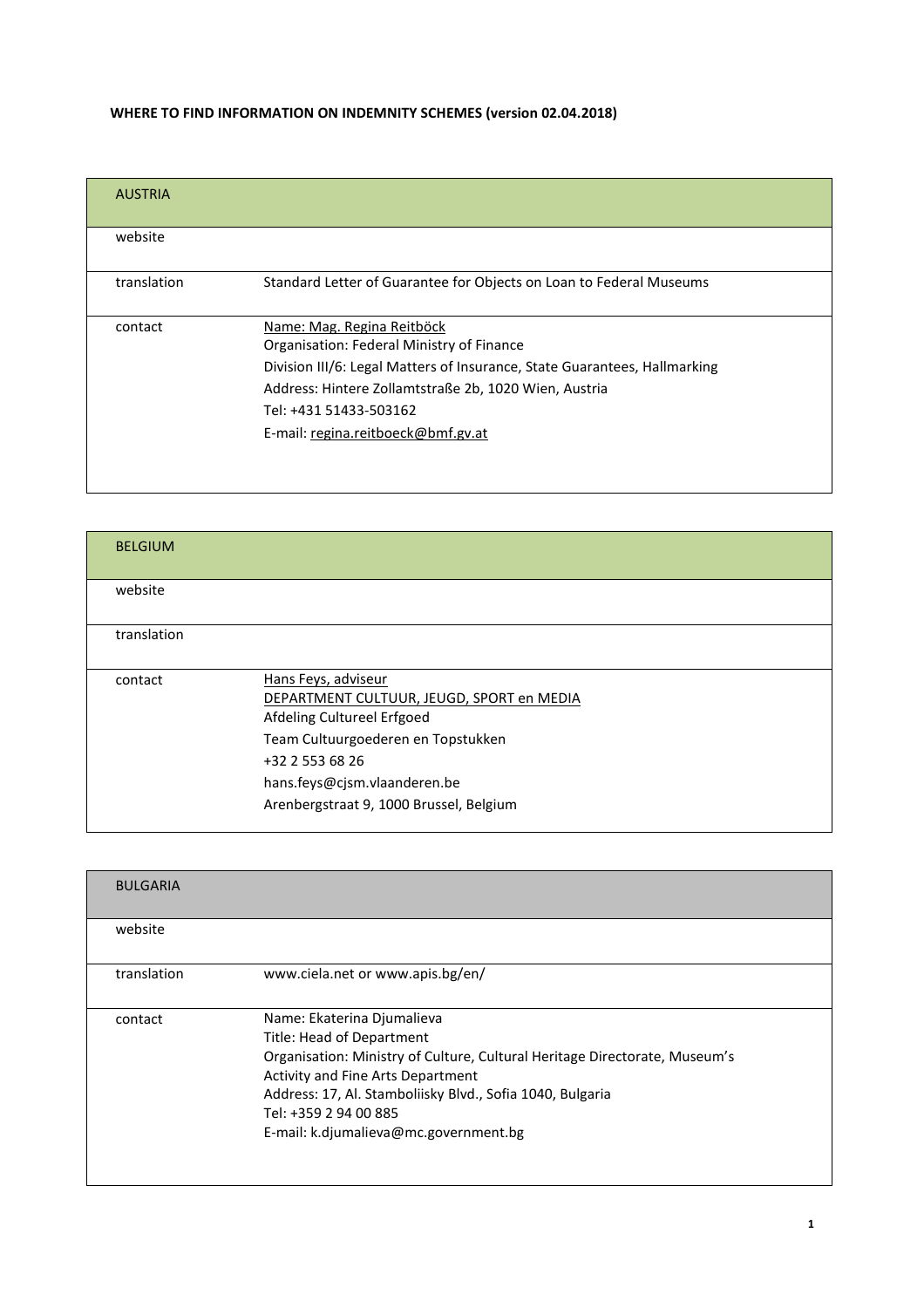| <b>CZECH REPUBLIC</b> |                                                                                                                                                                                                                      |
|-----------------------|----------------------------------------------------------------------------------------------------------------------------------------------------------------------------------------------------------------------|
| website               |                                                                                                                                                                                                                      |
| translation           | YES (no website)                                                                                                                                                                                                     |
| contact               | Name: Magda Nemcová<br>Title: Registrar<br>Organisation: National Gallery in Prague<br>Address: Starom stské nám. 12, CZ -110 15 Praha 1<br>Tel: +420 222 316 783, 00 420 224 301 218<br>E-mail: nemcova@ngprague.cz |

| <b>DENMARK</b> |                                                                                       |
|----------------|---------------------------------------------------------------------------------------|
| website        | http://kum.dk/om-ministeriet/organisation-og-institutioner/bestyrelser-naevn-raad-og- |
|                | udvalg/udvalg/kulturministeriets-sikringsudvalg/                                      |
| translation    | YES (no website in English yet)                                                       |
| contact        | Danish Ministry of Culture Security Committee                                         |
|                | c/o The Ministry of Culture                                                           |
|                | Nybrogade 2                                                                           |
|                | Postboks 2140                                                                         |
|                | 1015 Copenhagen K                                                                     |
|                | Tel: + 45 33 92 33 70                                                                 |
|                | Fax: +45 33 91 33 88                                                                  |
|                | E-post: kum@kum.dk                                                                    |
|                |                                                                                       |
|                |                                                                                       |

| <b>ESTONIA</b> |                                                                                                                                               |
|----------------|-----------------------------------------------------------------------------------------------------------------------------------------------|
| website        | https://www.riigiteataja.ee/en/eli/530062014002/consolide                                                                                     |
| translation    | www.riigiteataja.ee/en/eli/515052015001/consolide                                                                                             |
| contact        | Ministry of Culture<br>Ms Mirjam Rääbis<br><b>Cultural Heritage Department</b><br>Adviser (Museums)<br>mirjam.raabis@kul.ee<br>+ 372 6282 335 |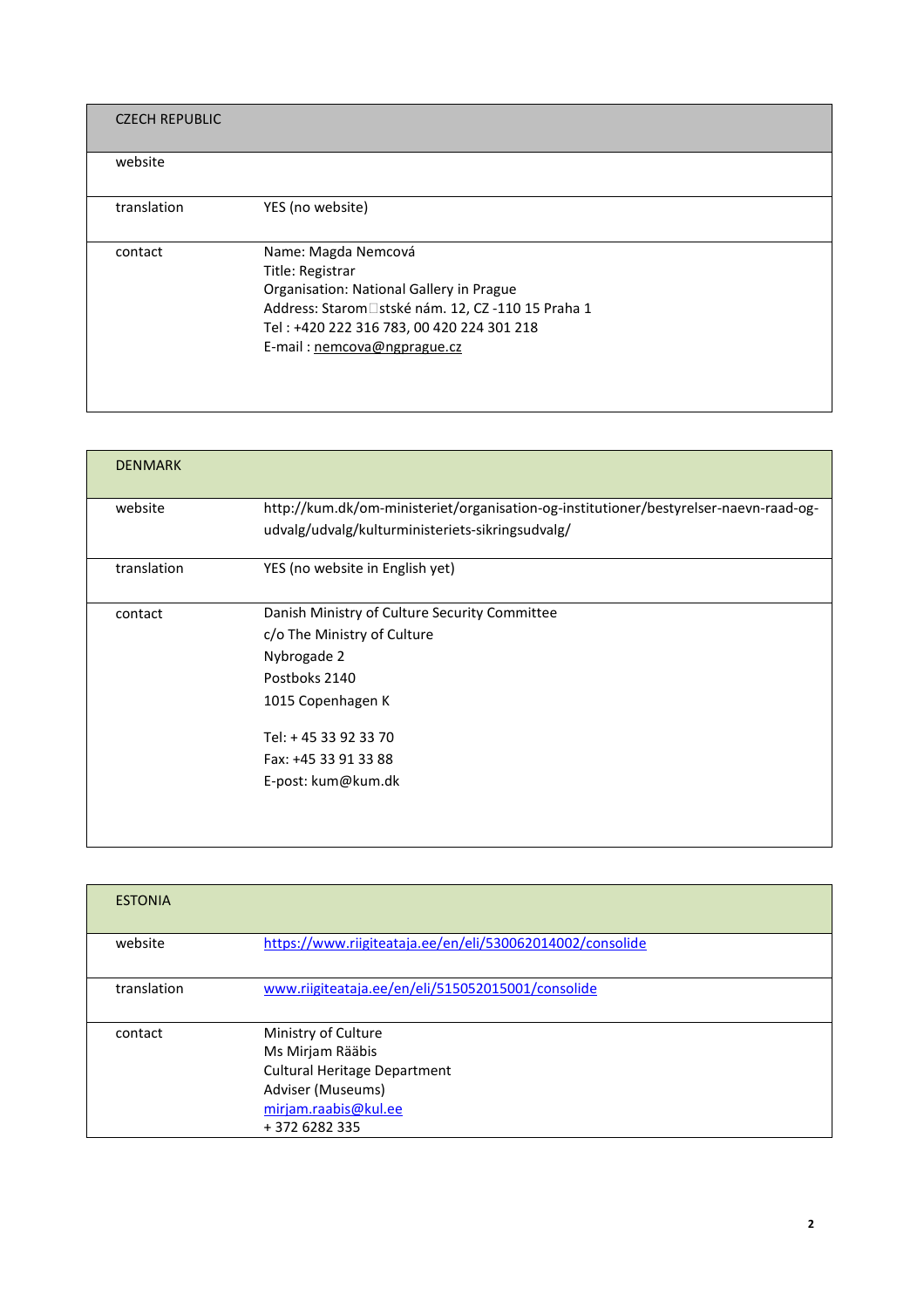| <b>FINLAND</b> |                                                                                                                                                                                                                                          |
|----------------|------------------------------------------------------------------------------------------------------------------------------------------------------------------------------------------------------------------------------------------|
| website        | http://www.minedu.fi/OPM/Kulttuuri/Museot_ja_kulttuuriperintoe/taidenaytte<br>lyiden valtiontakuu/?lang=en                                                                                                                               |
| translation    | http://www.minedu.fi/OPM/Kulttuuri/Museot ja kulttuurip<br>erintoe/taidenayttelyiden valtiontakuu/?lang=en                                                                                                                               |
|                | French, Greek, Russian, Spanish, Swedish                                                                                                                                                                                                 |
| contact        | Name: Tiina Ferikäinen<br>Title: Counsellor for Cultural Affairs<br>Organisation: Ministry of Education and Culture<br>Address: P.O. Box 29, FI-00023 Government, Finland<br>Tel: +358 295 330 081<br>E-mail: tiina.eerikainen@minedu.fi |

| <b>FRANCE</b> |                                                                                                                                                                                                                                                                                                         |
|---------------|---------------------------------------------------------------------------------------------------------------------------------------------------------------------------------------------------------------------------------------------------------------------------------------------------------|
| website       | https://www.legifrance.gouv.fr/affichTexte.do;jsessionid=4E5F2BDDF0EE82E6E96DAC15<br>7D97EB32.tpdjo04v 3?cidTexte=JORFTEXT000000726190&dateTexte=19930108&catego<br><u>rieLien=cid</u>                                                                                                                  |
|               | https://www.legifrance.gouv.fr/affichTexte.do;jsessionid=EFFDED3E544C7EC385FFB6F5                                                                                                                                                                                                                       |
|               | 6D1F525A.tpdila23v 3?cidTexte=JORFTEXT000000529225&dateTexte=20151122                                                                                                                                                                                                                                   |
| translation   | <b>NO</b>                                                                                                                                                                                                                                                                                               |
| contact       | Laurence Petit<br>Chargée de tutelle au bureau du pilotage des musées nationaux<br>Service des musées de France<br>Direction Générale des Patrimoines<br>Ministère de la Culture et de la Communication<br>6, rue des Pyramides<br>75001 PARIS<br>Tel: 01 40 15 34 43<br>laurence.petit@culture.gouv.fr |

| <b>GERMANY</b> |                                                                                                                                                                                                                                                        |                                   |
|----------------|--------------------------------------------------------------------------------------------------------------------------------------------------------------------------------------------------------------------------------------------------------|-----------------------------------|
| website        |                                                                                                                                                                                                                                                        |                                   |
| translation    |                                                                                                                                                                                                                                                        |                                   |
| contact        | The Liability Certificate on State liability is created by the German Bundesrepublik<br>country, represented by the Federal Government Commissioner for Culture and Media,<br>Unit K 24 - "Fine Arts and Museums"; Graurheindorferstr 198, 53117 Bonn. |                                   |
|                | Contact: Tel: +49 228 99681-3574                                                                                                                                                                                                                       | E-mail: roland.berger@bkm.bund.de |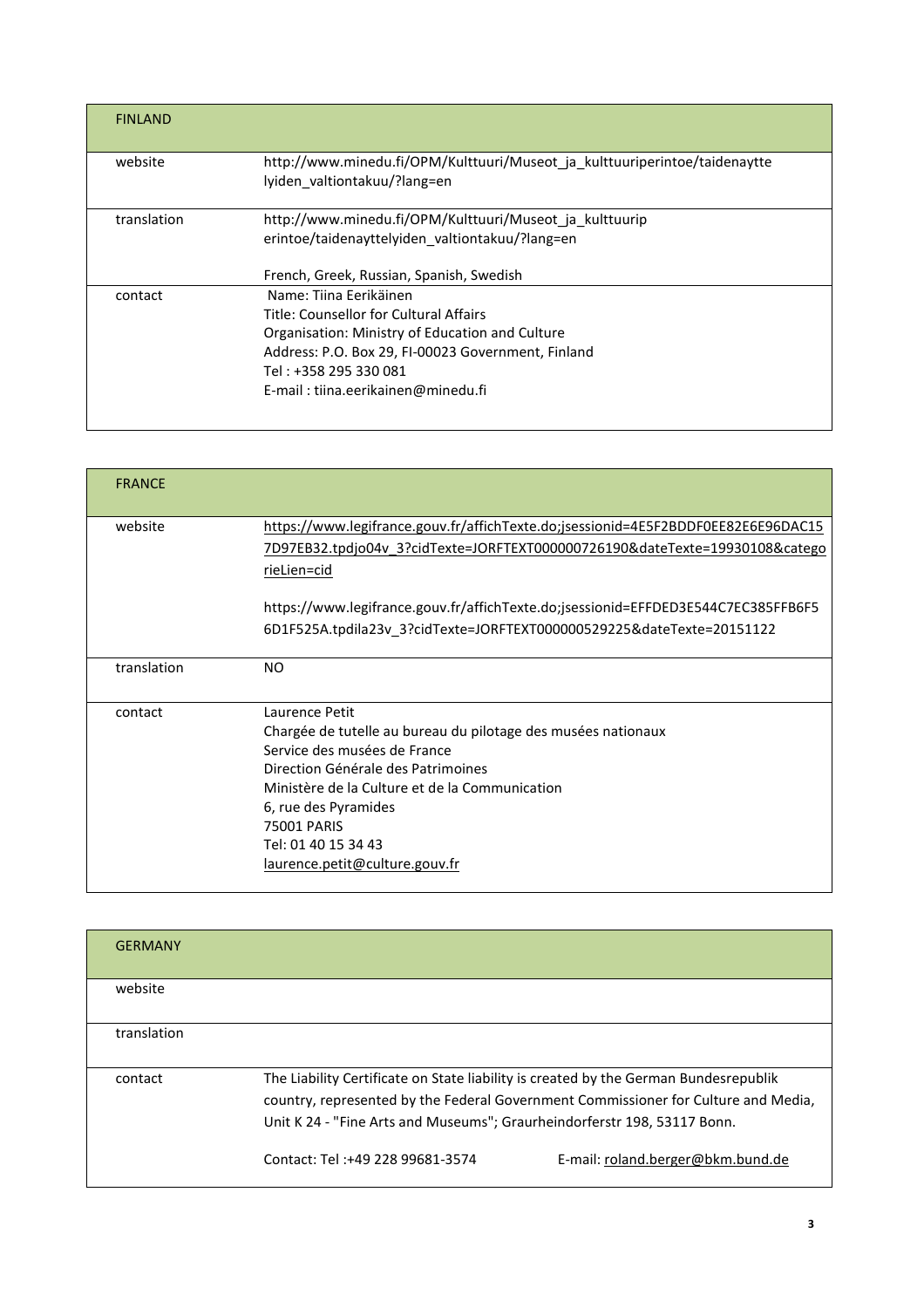| GREECE      |  |  |  |
|-------------|--|--|--|
| website     |  |  |  |
| translation |  |  |  |
| contact     |  |  |  |

| <b>HUNGARY</b> |                                                                                                                                                                                                                                                     |
|----------------|-----------------------------------------------------------------------------------------------------------------------------------------------------------------------------------------------------------------------------------------------------|
| website        | http://www.okm.gov.hu/kultura/kiallitasi-garancia/kiallitasi-garancia                                                                                                                                                                               |
| translation    | http://www.okm.gov.hu/letolt/kultura/kozgyujt/government decree110 2006 v 5 090<br>904.pdf<br>French, German, Italian, Russian                                                                                                                      |
| contact        | Name: Henrietta Galambos<br>Title: Head of Legal Department<br>Organisation: Museum of Fine Arts, Budapest<br>Address: 1146 Budapest, Dózsa Gy. út 41.<br>Tel: +36 1 469 7714<br>E-mail: henriett.galambos@szepmuveszeti.hu<br>Name: Julitta Maksay |
|                | Title: Legal supervisor<br>Organization: Ministry of Human Capacities<br>Address: 1055 Budapest, Szalay utca 10-14.<br>Tel: +36-1-795-1516<br>Fax: +36-1-795-0269<br>E-mail: julitta.maksay@emmi.gov.hu                                             |

| <b>IRELAND</b> |                                                                                                                                                                                                                                     |
|----------------|-------------------------------------------------------------------------------------------------------------------------------------------------------------------------------------------------------------------------------------|
| website        |                                                                                                                                                                                                                                     |
| translation    | http://www.irishstatutebook.ie/1997/en/act/pub/0011/index.html                                                                                                                                                                      |
| contact        | Name: Sharon Barry<br>Title: Assistant Principal Officer<br>Organisation: Department of Tourism, Culture and Sport<br>Address: New Road, Killarney, Co. Kerry, Ireland<br>Tel: 00-353-064-6627331<br>E-mail: sharonbarry@tcs.gov.ie |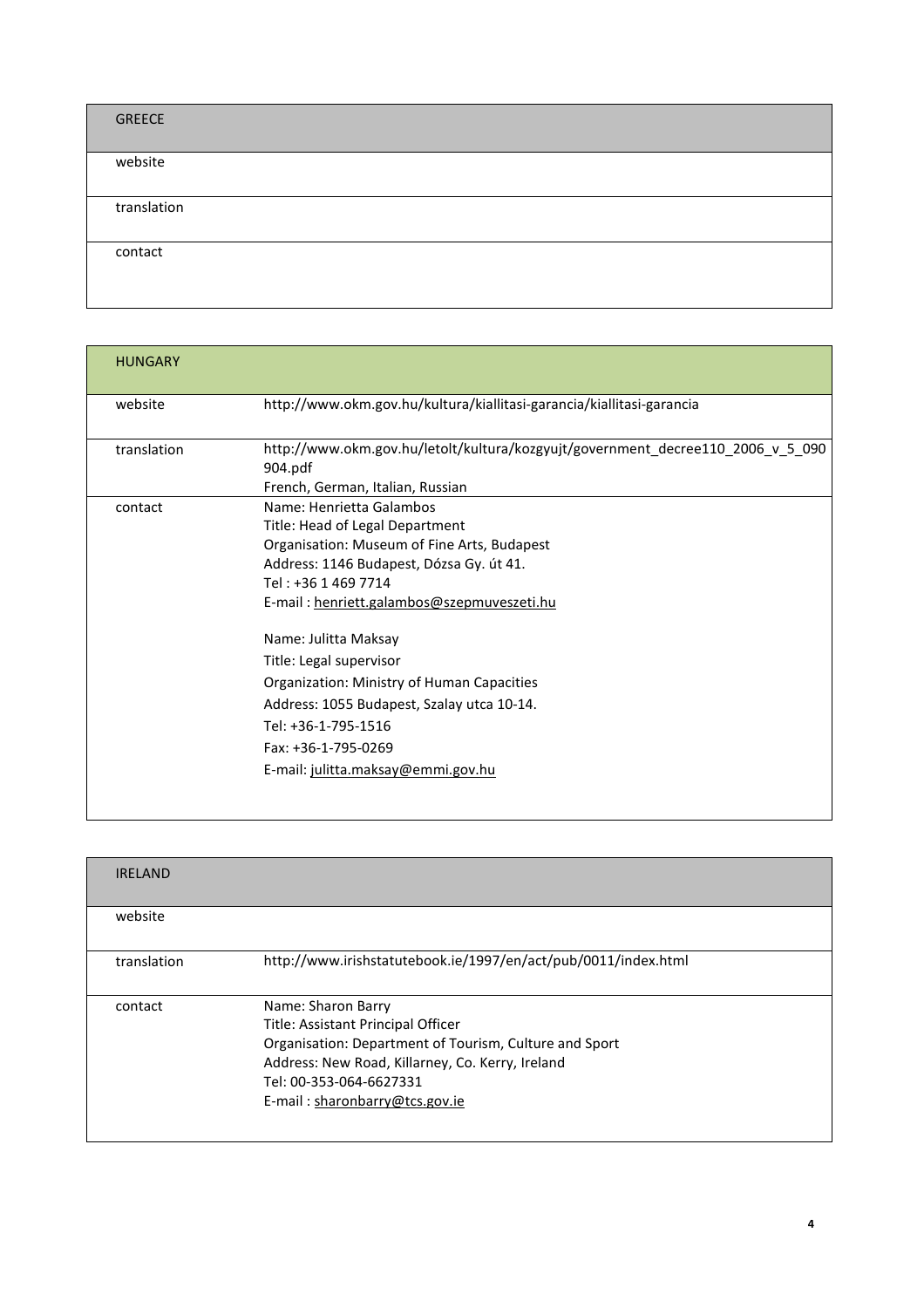| <b>ICELAND</b> |  |  |
|----------------|--|--|
| website        |  |  |
| translation    |  |  |
| contact        |  |  |

| <b>ITALY</b> |                                                                                               |
|--------------|-----------------------------------------------------------------------------------------------|
| website      | http://www.beniculturali.it/mibac/multimedia/MiBAC/documents/1240240310779_codi<br>ce2008.pdf |
| translation  | NO.                                                                                           |
| contact      | Ministero per i Beni e le Attività Culturali                                                  |
|              | Direzione Generale per la Valorizzazione                                                      |
|              | Servizio I                                                                                    |
|              | dg-val.s1@beniculturali.it                                                                    |
|              |                                                                                               |

| <b>LITHUNIA</b> |                                                                                                                                                                                                          |
|-----------------|----------------------------------------------------------------------------------------------------------------------------------------------------------------------------------------------------------|
| website         |                                                                                                                                                                                                          |
| translation     | YES (no website provided)                                                                                                                                                                                |
|                 | Polish                                                                                                                                                                                                   |
| contact         | Name: Irena Keziene<br>Title: Chief specialist for museums<br>Organisation: Ministry of Culture<br>Address: J.Basanaviciaus str. 5, LT-01118 Vilnius<br>Tel: +370 5 2193417<br>E-mail: i.keziene@Irkm.lt |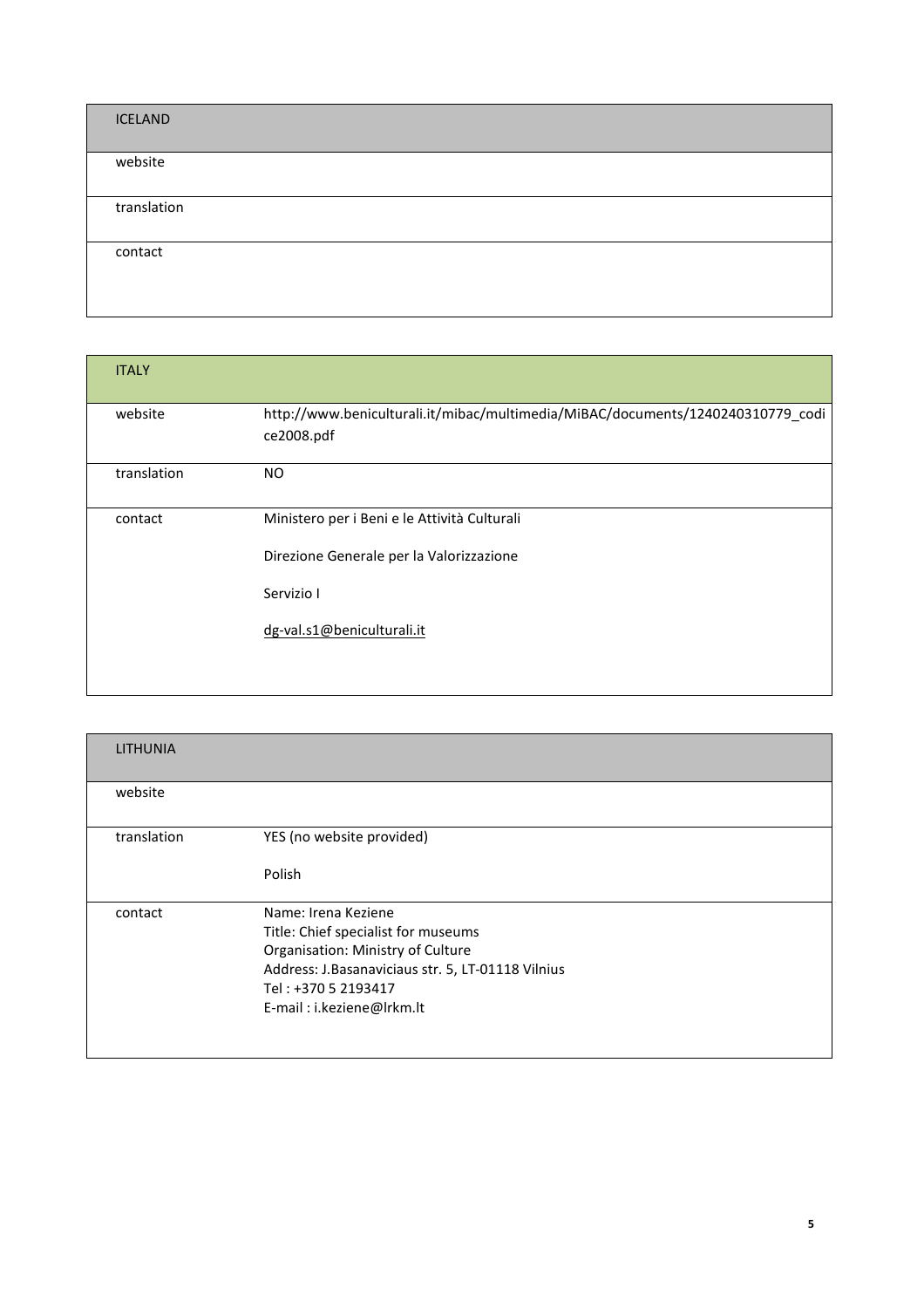| <b>LUXEMBURG</b> |                                                                                                                                                |
|------------------|------------------------------------------------------------------------------------------------------------------------------------------------|
| website          | www.mc.public.lu                                                                                                                               |
| translation      |                                                                                                                                                |
| contact          | Organisation: Ministry of Culture<br>Address: 4, boulevard Roosevelt<br>L-2912 Luxembourg<br>Tel: +352 247 86 600<br>E-mail: info@mc.public.lu |

| <b>MALTA</b> |                                                                                                                                                                                                                                                                                                                                                                                                                                                               |
|--------------|---------------------------------------------------------------------------------------------------------------------------------------------------------------------------------------------------------------------------------------------------------------------------------------------------------------------------------------------------------------------------------------------------------------------------------------------------------------|
| website      |                                                                                                                                                                                                                                                                                                                                                                                                                                                               |
| translation  |                                                                                                                                                                                                                                                                                                                                                                                                                                                               |
| contact      | Name 1: Martin Spiteri<br><b>Title: Collections Manager</b><br>Organisation: Heritage Malta<br>Address: Old University Building, Merchants Street, Valletta, VLT 1175<br>Tel: +356 22954321 / 22954000<br>E-mail: martin.d.spiteri@gov.mt<br>Name 2: Kenneth Gambin<br>Title: Head Curator<br>Organisation: Heritage Malta<br>Address: Old University Building, Merchants Street, Valletta, VLT 1175<br>Tel: +356 22954317<br>E-mail: kenneth.j.gambin@gov.mt |

| <b>POLAND</b> |                                                                                                                                                                                                                                             |
|---------------|---------------------------------------------------------------------------------------------------------------------------------------------------------------------------------------------------------------------------------------------|
| Website:      | www.nimoz.pl                                                                                                                                                                                                                                |
| Translation:  | http://nimoz.pl/en/                                                                                                                                                                                                                         |
| contact       | Name: Monika Barwik<br>Title: Head of Department of criminal analysis<br>Organisation: National Institute for Museums and Public Collections<br>Address: Goraszewska 7, 02-910 Warszawa<br>Tel: +48 22 25 69 617<br>E-mail: mbarwik@nimo.pl |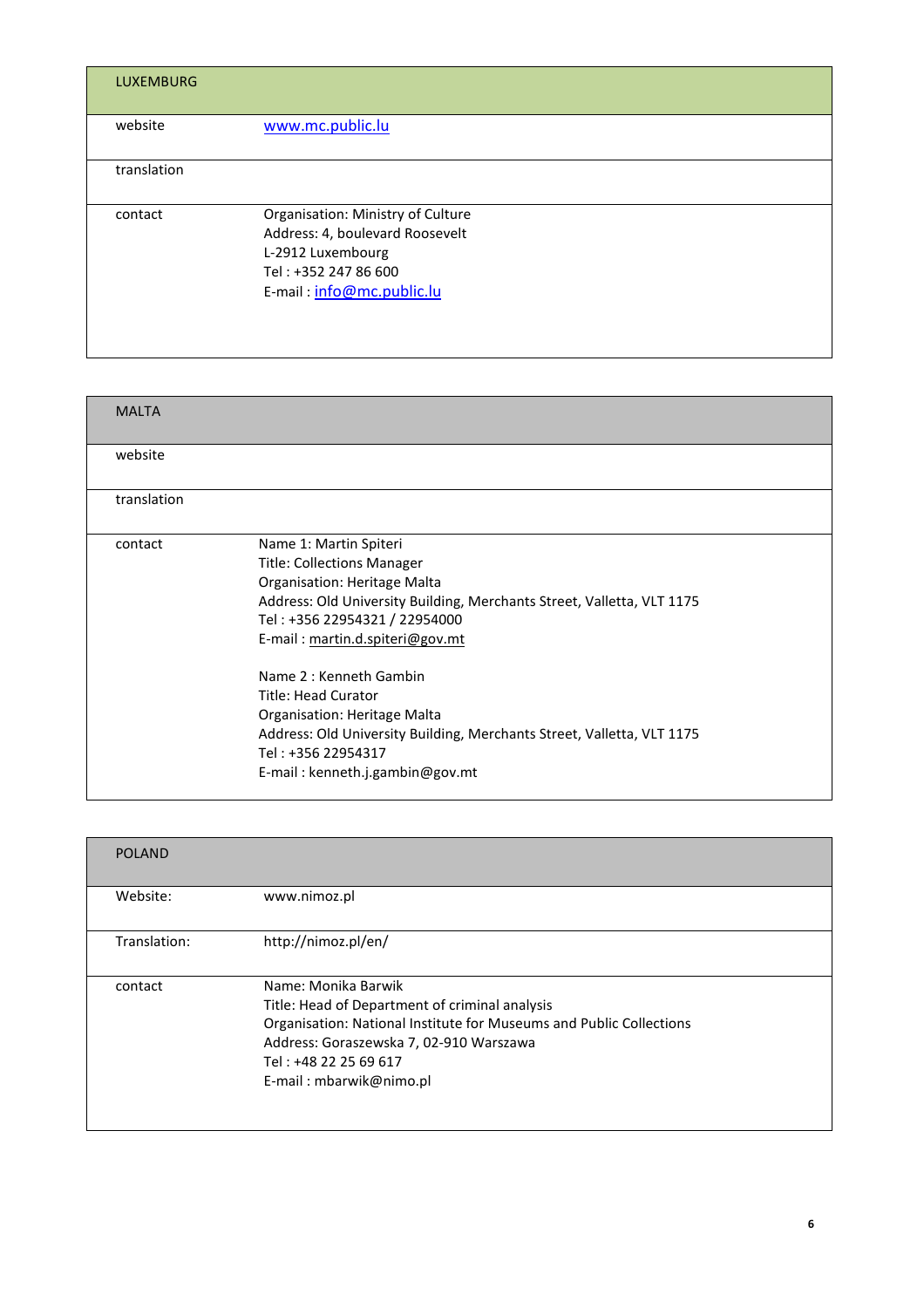| PORTUGAL    |  |  |
|-------------|--|--|
| website     |  |  |
| translation |  |  |
| contact     |  |  |

| THE NETHERLANDS |                                                                                                                                                                                                                                                                       |
|-----------------|-----------------------------------------------------------------------------------------------------------------------------------------------------------------------------------------------------------------------------------------------------------------------|
| website         | www.cultureelerfgoed.nl                                                                                                                                                                                                                                               |
| translation     | www.cultureelerfgoed.nl/dossiers/indemniteit                                                                                                                                                                                                                          |
| contact         | Name 1: Arthur van Zetten<br>Title: Advisor / Coordinator Indemnity<br>Organisation: Cultural Heritage Agency of the Netherlands<br>Address: P.O. Box 1600, 3800 BP Amersfoort The Netherlands<br>Tel: +31(0)33 421 73 10<br>E-mail: a.van.zetten@cultureelerfgoed.nl |

| <b>NORWAY</b> |                                                                                                                                                                                                     |
|---------------|-----------------------------------------------------------------------------------------------------------------------------------------------------------------------------------------------------|
| website       | incoming: http://www.kulturradet.no/documents/10157/0b399906-a7d8-4422-87c7-<br>a512a6c394a9                                                                                                        |
|               | outgoing:https://www.regjeringen.no/contentassets/cc764b06e73645efac1033edc0589<br>b8d/rules-for-the-government-indemnity-scheme-for-objects-borrowed-for-exhibitions-<br>in-norway-june-16.pdf     |
| translation   | incoming: http://www.kulturradet.no/documents/10157/0b399906-a7d8-4422-87c7-<br>a512a6c394a9                                                                                                        |
|               | outgoing:<br>https://www.regjeringen.no/contentassets/cc764b06e73645efac1033edc0589b8d/rules<br>-for-the-government-indemnity-scheme-for-objects-borrowed-for-exhibitions-in-<br>norway-june-16.pdf |
| contact       | Name: Unni Fortun eller Ingrid Louise Flatval, Senior Advisor<br><b>Organisation: Art Council Norway</b>                                                                                            |
|               | Address: Postboks 8052 Dep, 0031 Oslo<br>E-mail: unni.fortun@kulturradet.no or ingrid.louise.flatval@kulturradet.no<br>Tel: 21 04 59 60 / 934 32 836                                                |
|               | 7                                                                                                                                                                                                   |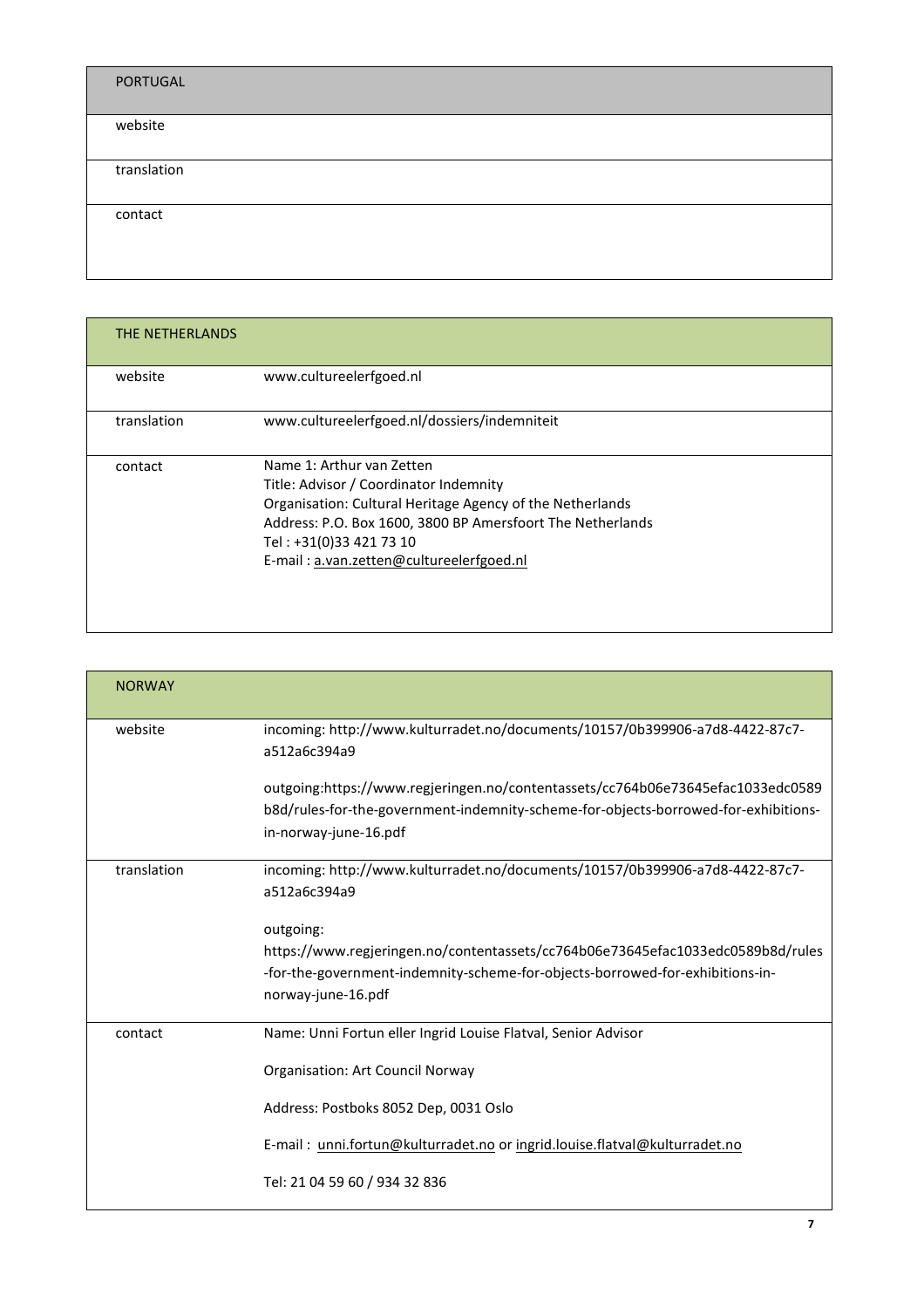| <b>POLAND</b> |                                                                                                                                                                                                       |
|---------------|-------------------------------------------------------------------------------------------------------------------------------------------------------------------------------------------------------|
| website       | www.nimoz.pl                                                                                                                                                                                          |
| translation   | http://nimoz.pl/en/                                                                                                                                                                                   |
| contact       | Name: Dorota Folga Januszewska<br>Title: Expert<br>Organisation: Ministry of Culture and National Heritage of the Republic of<br>Poland<br>Address:<br>Tel:<br>E-mail: d.folgajanuszewska@uksw.edu.pl |

| <b>ROMANIA</b> |                                                             |  |
|----------------|-------------------------------------------------------------|--|
| website        | www.cultura.ro; http://www.cultura.ro/Documents.aspx?ID=184 |  |
| translation    | ttp://www.cultura.ro/Documents.aspx?ID=184                  |  |
| contact        |                                                             |  |
|                |                                                             |  |

| <b>SLOVAKIA</b> |                                                                                                                                                                                                                            |
|-----------------|----------------------------------------------------------------------------------------------------------------------------------------------------------------------------------------------------------------------------|
| website         |                                                                                                                                                                                                                            |
| translation     | http://www.mk.gov.si/fileadmin/mk.gov.si/pageuploads/mi<br>n eng/legislation/CHPA.pdf                                                                                                                                      |
| contact         | Name: Branislav Rezník<br>Title: Deputy general director<br>Organisation: Slovak National Museum<br>Address: Vajanského nábrežie 2, 814 06 Bratislava, Slovakia<br>Tel: +421 2 20491236<br>E-mail: branislav.reznik@snm.sk |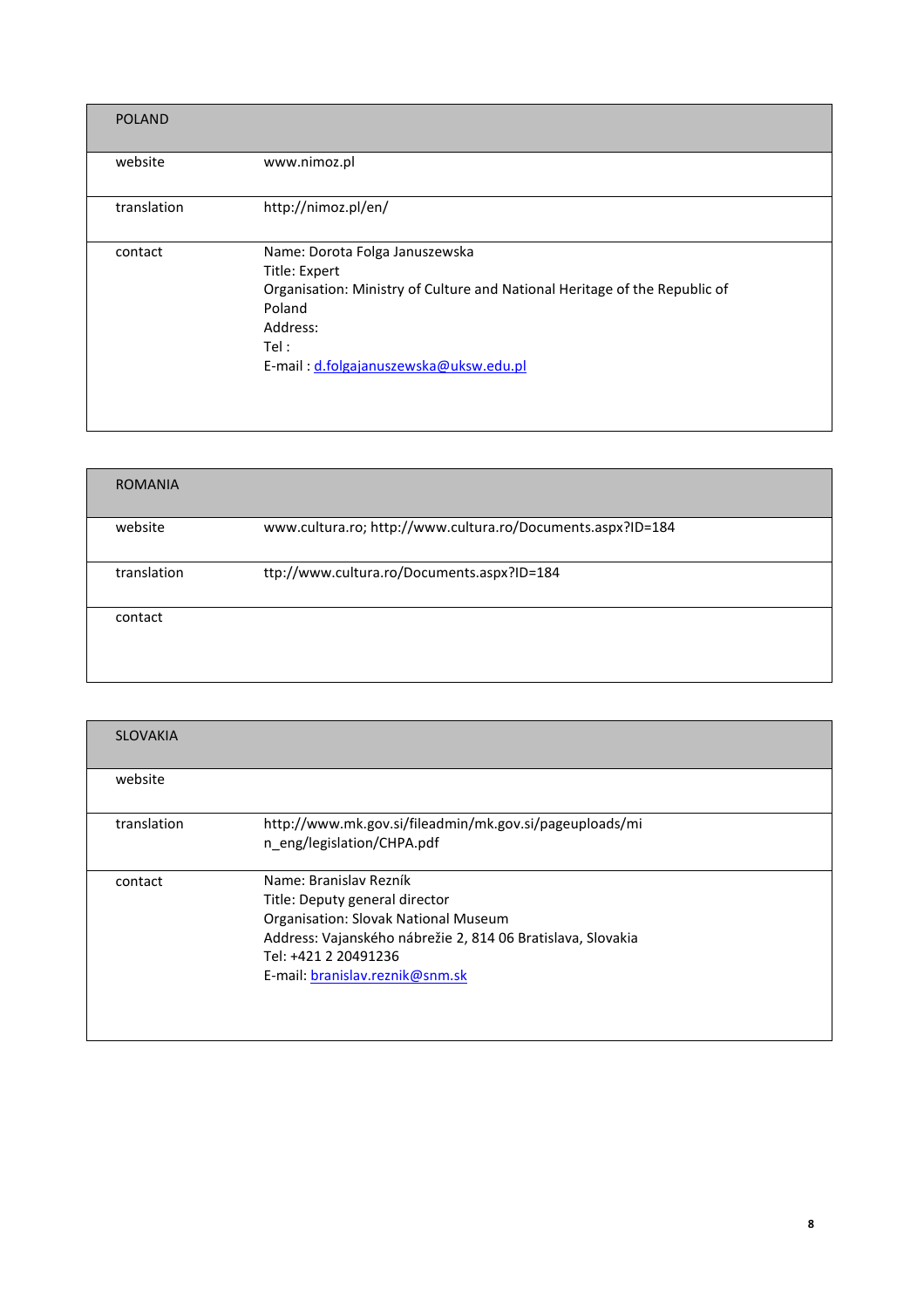| <b>SLOVENIA</b> |                                                                                       |
|-----------------|---------------------------------------------------------------------------------------|
| website         | http://www.mk.gov.si/fileadmin/mk.gov.si/pageuploads/min_eng/legislation/<br>CHPA.pdf |
| translation     |                                                                                       |
| contact         |                                                                                       |

| <b>SPAIN</b> |                                                                                                                                                                                                                                                                                                                                                                                                                                                                                                 |
|--------------|-------------------------------------------------------------------------------------------------------------------------------------------------------------------------------------------------------------------------------------------------------------------------------------------------------------------------------------------------------------------------------------------------------------------------------------------------------------------------------------------------|
| website      | http://www.mcu.es/patrimonio/CE/GarantiaEstado/Definicion.html                                                                                                                                                                                                                                                                                                                                                                                                                                  |
| translation  | English: http://www.mecd.gob.es/cultura-mecd/en/dms/mecd/cultura-mecd/areas-<br>cultura/patrimonio/garantia-del-estado/definicion/realdecreto1680_1991_ING.pdf<br>French: http://www.mecd.gob.es/cultura-mecd/en/dms/mecd/cultura-mecd/areas-<br>cultura/patrimonio/garantia-del-estado/definicion/realdecreto1680 1991 FR.pdf<br>Italian: http://www.mecd.gob.es/cultura-mecd/en/dms/mecd/cultura-mecd/areas-<br>cultura/patrimonio/garantia-del-estado/definicion/realdecreto1680_1991_IT.pdf |
| contact      | Ministerio de Educación, Cultura y Deporte<br>Subdirección General de Protección del Patrimonio Histórico<br>Plaza del Rey s/n. 28071 Madrid<br>Tel.: 91 701 70 35<br>Fax: 91 701 73 81<br>E-mail: proteccion.patrimonio@dgba.mcu.es                                                                                                                                                                                                                                                            |

| <b>SWEDEN</b> |                                                                                                                                                                                                    |
|---------------|----------------------------------------------------------------------------------------------------------------------------------------------------------------------------------------------------|
| website       | http://www.kulturradet.se/SV/bidrag/bildochformkonst/utstallningsgarantier/                                                                                                                        |
| translation   | http://www.kulturradet.se/Documents/Bidrag/bidragsinform<br>ation/utstallningsgar state ex guarantee ord.pdf                                                                                       |
| contact       | Name: Erik Åström<br>Title: Senior Advisor<br>Organisation: Swedish Arts Council<br>Address: PO Box 27215, 102 53 Stockholm, Sweden<br>Tel: +46 8 519 264 40<br>E-mail: erik.astrom@kulturradet.se |